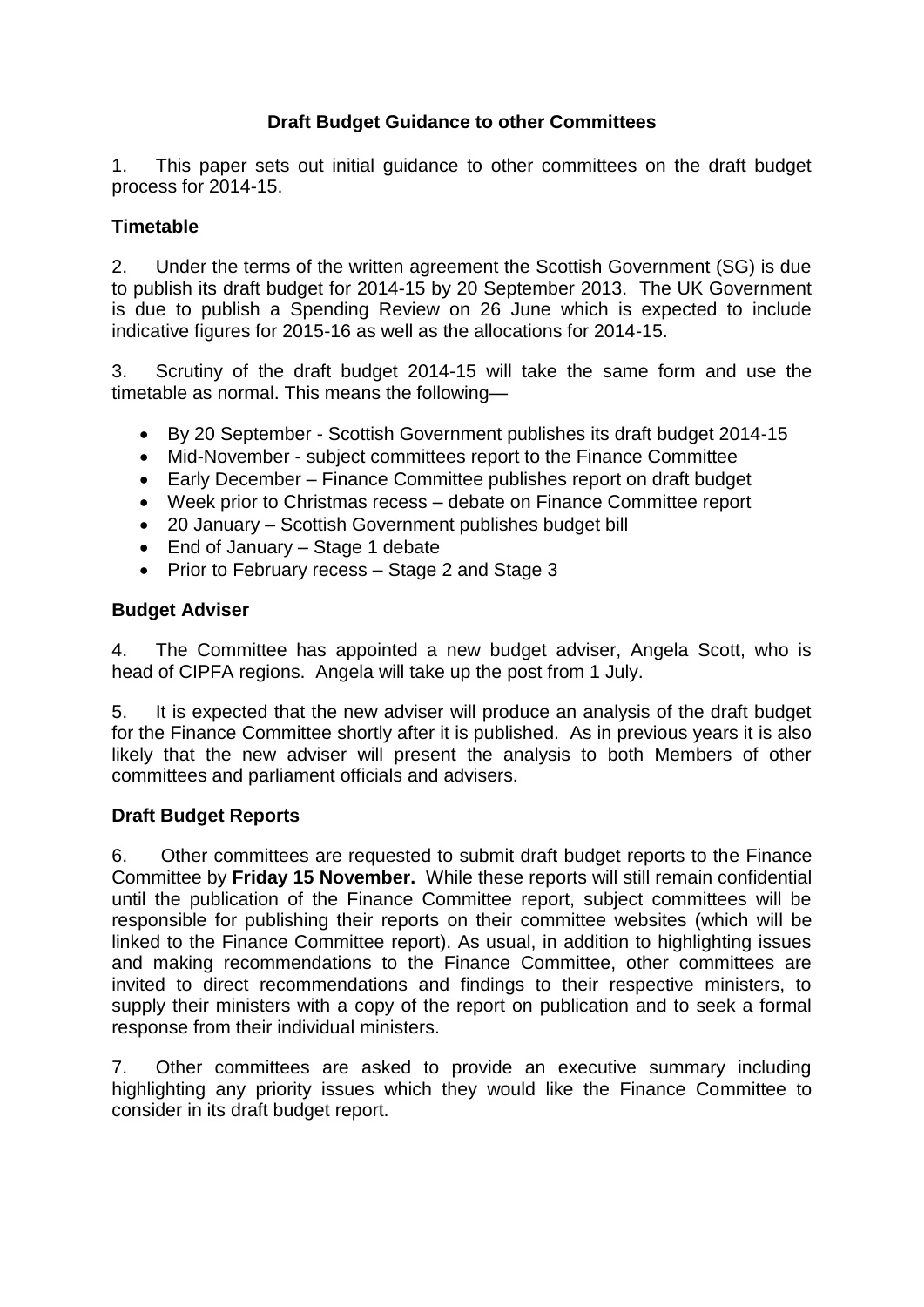#### **Budget Strategy Phase (BSP)**

8. The aim of the BSP as set out in the Written Agreement is to:

"allow the Parliament to scrutinise the progress which the SG is making in delivering its own targets through its spending priorities and to take a strategic overview of the public finances around the mid-point of the current Parliament."

1. The SG has agreed to provide performance information alongside the publication of draft budget 2014-15. The Cabinet Secretary stated in a letter to the Convener that:

"I am also content to agree that the Scottish Government will provide supporting information in the Autumn to assist in the scrutiny process. In considering the form that information should best take, I will take into account the central role that *Scotland Performs* plays in providing up to date information on performance."

2. The SG introduced an outcomes based approach to performance as part of its 2007 Spending Review. This included a National Performance Framework (NPF) which underpins delivery of the Scottish Government's agenda. Spending decisions would be taken with the aim of achieving a single, overarching purpose:

"To focus government and public services on creating a more successful country with opportunities for all of Scotland to flourish, through increasing sustainbale economic growth."

- 3. This Purpose is supported by five strategic objectives and sixteen national outcomes which describe what the Government wants to achieve over a ten year period. Progress towards the achievement of these national outcomes is measured by 50 national indicators which are available on the Scotland Performs website:<http://www.scotland.gov.uk/About/Performance/scotPerforms>
- 4. The Committee has consulted with other committees and provided a submission to the SG identifying a number of issues where performance information would be useful.
- 5. The Committee has also published a call for evidence inviting views on the Scottish Government's National Performance Framework (NPF). The call for evidence is available on the Finance Committee's web pages: [http://www.scottish.parliament.uk/parliamentarybusiness/CurrentCommittees/592](http://www.scottish.parliament.uk/parliamentarybusiness/CurrentCommittees/59291.aspx) [91.aspx](http://www.scottish.parliament.uk/parliamentarybusiness/CurrentCommittees/59291.aspx)
- 6. It is intended that this information will assist the Parliament in its scrutiny of the draft budget in the Autumn.
- 7. **Other Committees are invited to scrutinise the progress which the SG is making in delivering its own targets through its spending priorities**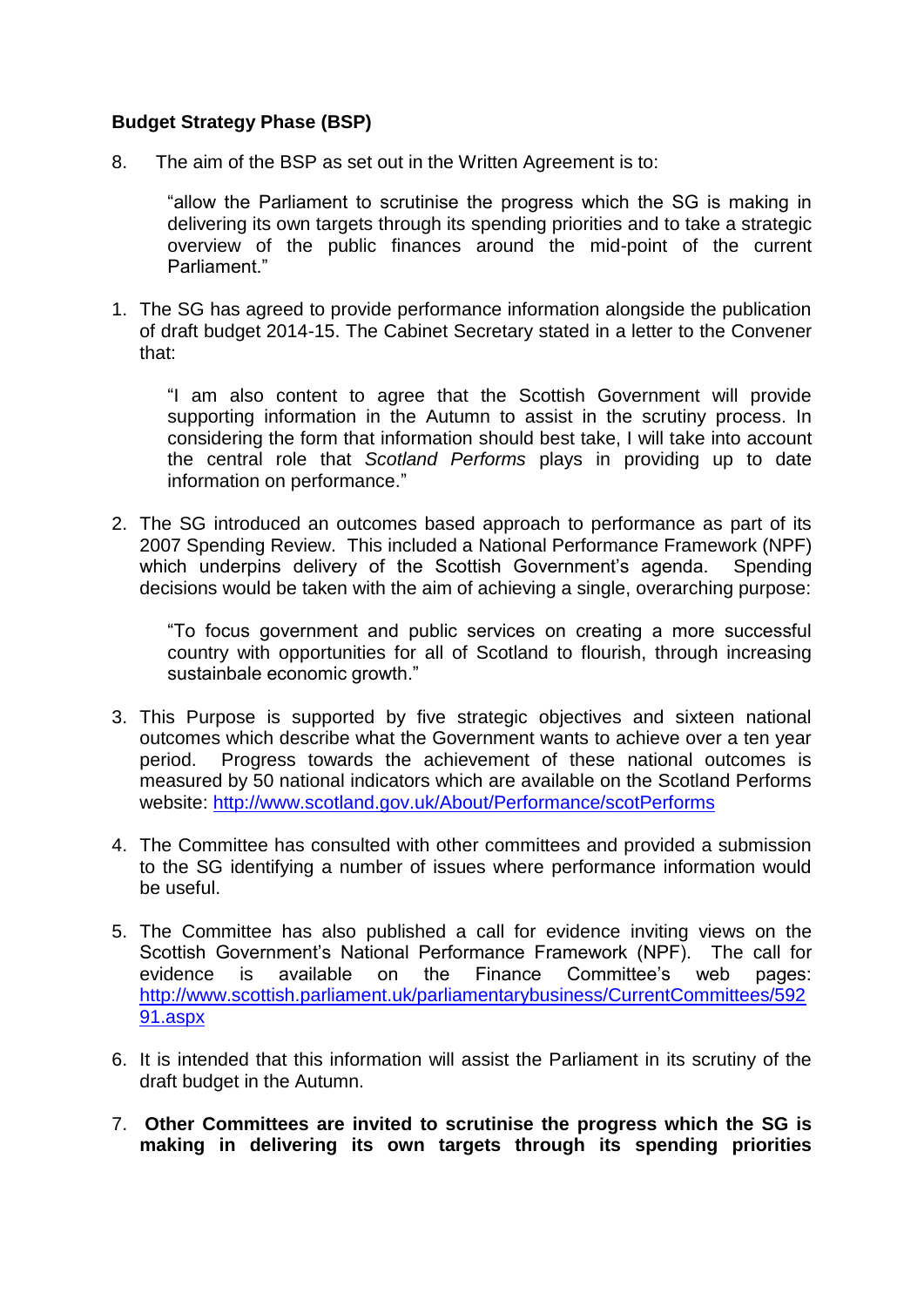**including scrutiny of relevant national indicators and purpose targets on the Scotland Performs website.**

### **Climate Change**

8. The Rural Affairs and Climate Change and Environment Committee have written to subject committees in relation to climate change issues. Subject committees are invited to include in their reports to the Finance Committee, an assessment of how spending in the particular portfolio has taken account of climate change issues, and will help the Scottish Government meet the targets set out in the 2009 Act.

#### **Equalities**

9. The Equal Opportunities Committee has provided guidance on mainstreaming equalities issues within budget scrutiny and this is attached as **Annexe A**.

### **Welfare Reform**

10.The Welfare Reform Committee have written to subject committees highlighting where it is felt that welfare reform may have a budgetary impact in each budget portfolio.

#### **Alternative spending proposals**

9. As set out in the Written Agreement between the Finance Committee and the Scottish Government, the Finance Committee can propose alternative spending plans in its report on the draft budget. Whilst the Finance Committee will consider its own position and possible recommendations, it must also consider any proposals put forward by subject committees and will set out whether it agrees or disagrees with any such proposals in its report.

10. It should be borne in mind that any changes must keep within the overall spending limit set by the Draft Budget and therefore, any proposed increases should be offset by proposals for decreases elsewhere. The Finance Committee would expect that subject committees would propose additional spend within their remit and that they would take money from another budget line within their remit, since they will have built up an evidence base for this during their scrutiny of the Draft Budget.

11. **Subject committees, the EOC and the EERC are asked to consider whether they wish to make any alternative spending proposals within the appropriate portfolio.**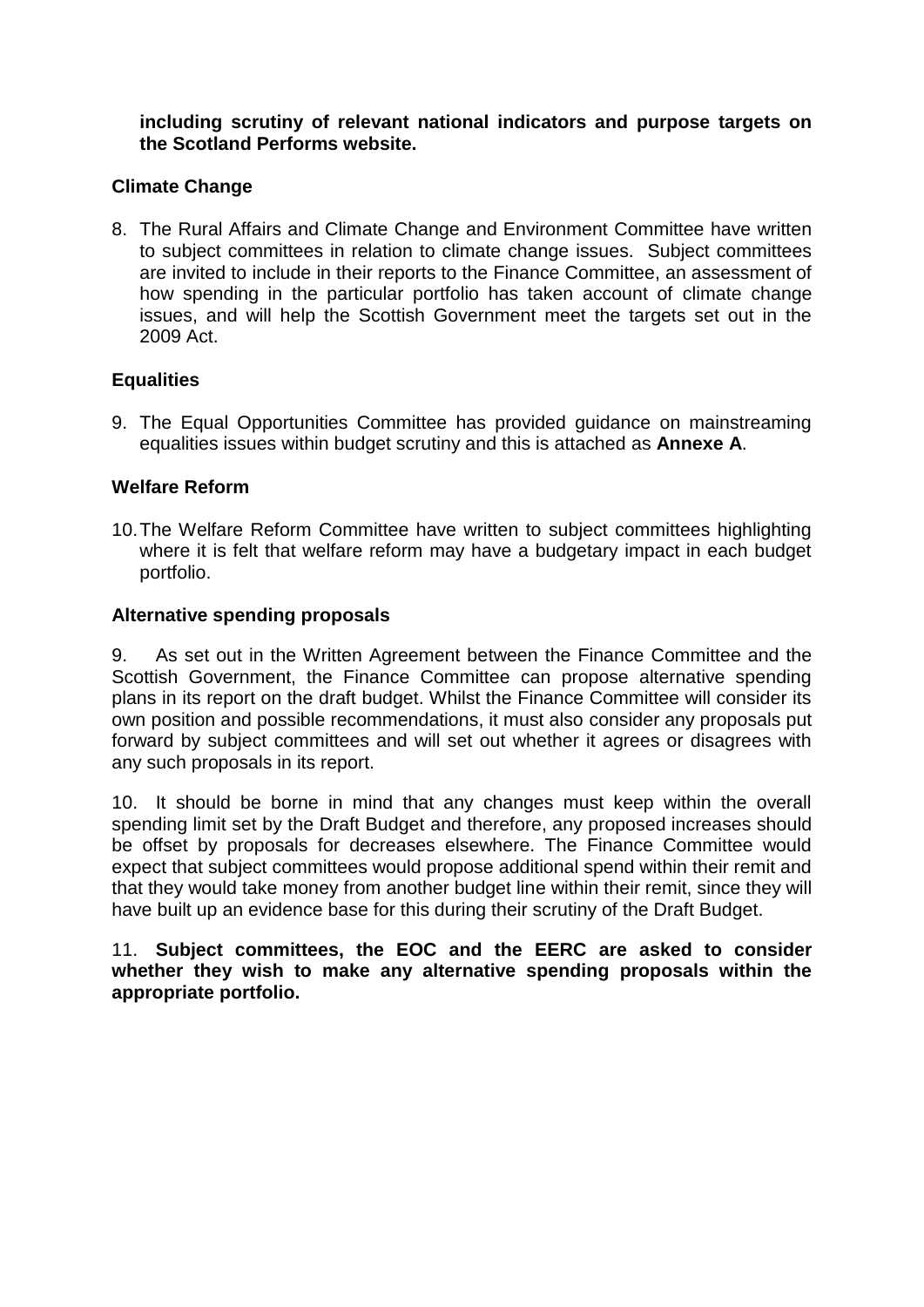# **Annexe A**

### **Equal Opportunities Committee - Budget Scrutiny: Mainstreaming Equalities Guidance to Other Committees**

1. Committee scrutiny of the budget should include the impact of budget decisions on equality groups. What steps committees take to include equalities considerations in their draft budget scrutiny and their findings should be set out in their reports to the Finance Committee. The Equal Opportunities Committee will then take a crosscutting view of the impact of budget decisions on equalities groups and report accordingly to the Finance Committee. This undertaking will also help to raise awareness of committees' equalities work generally, as well as assisting the Equal Opportunities Committee in fulfilling its wider responsibility to report to the Parliament on the observance of equal opportunities in the Parliament.

1. Committees are encouraged to bear the following questions in mind when planning and undertaking their draft budget scrutiny and to use them as a structure for a specific section on equalities in their reports—

- What budget decisions (to increase, maintain, decrease or refocus funding) will have the most significant impact on equality groups? On what evidence is this finding based?
- To what extent are these budget decisions also identified in the Scottish Government's accompanying Equality Statement?
- Overall, which equalities groups/strands are most likely to be adversely affected (and/or best protected) by budget decisions? What led the Committee to reach this conclusion?

2. For background, the Equality Act 2010 places a general duty on public authorities to—

- Eliminate discrimination, harassment and victimisation;
- Advance equality of opportunity between different groups;
- Foster good relations between different groups.

3. The new general equality duty, which came into force on 5 April 2011, requires public authorities (including the Scottish Ministers), and any organisation carrying out functions of a public nature, to consider the needs of protected groups, for example, when delivering services. The general equality duty has been in force since 5 April 2011 and replaces the previous equality duties on race, gender and disability. In addition, the Equality Act 2010 (Specific Duties) (Scotland) Regulations 2012 came into force on 27 May 2012. The specific duties regulations aim to assist public authorities in meeting the general duty. Under the specific duties, listed public authorities were required to publish their mainstreaming reports, equality outcomes; and, for those with 150 employees or more, gender pay gap information and an equal pay statement, by 30 April 2013.